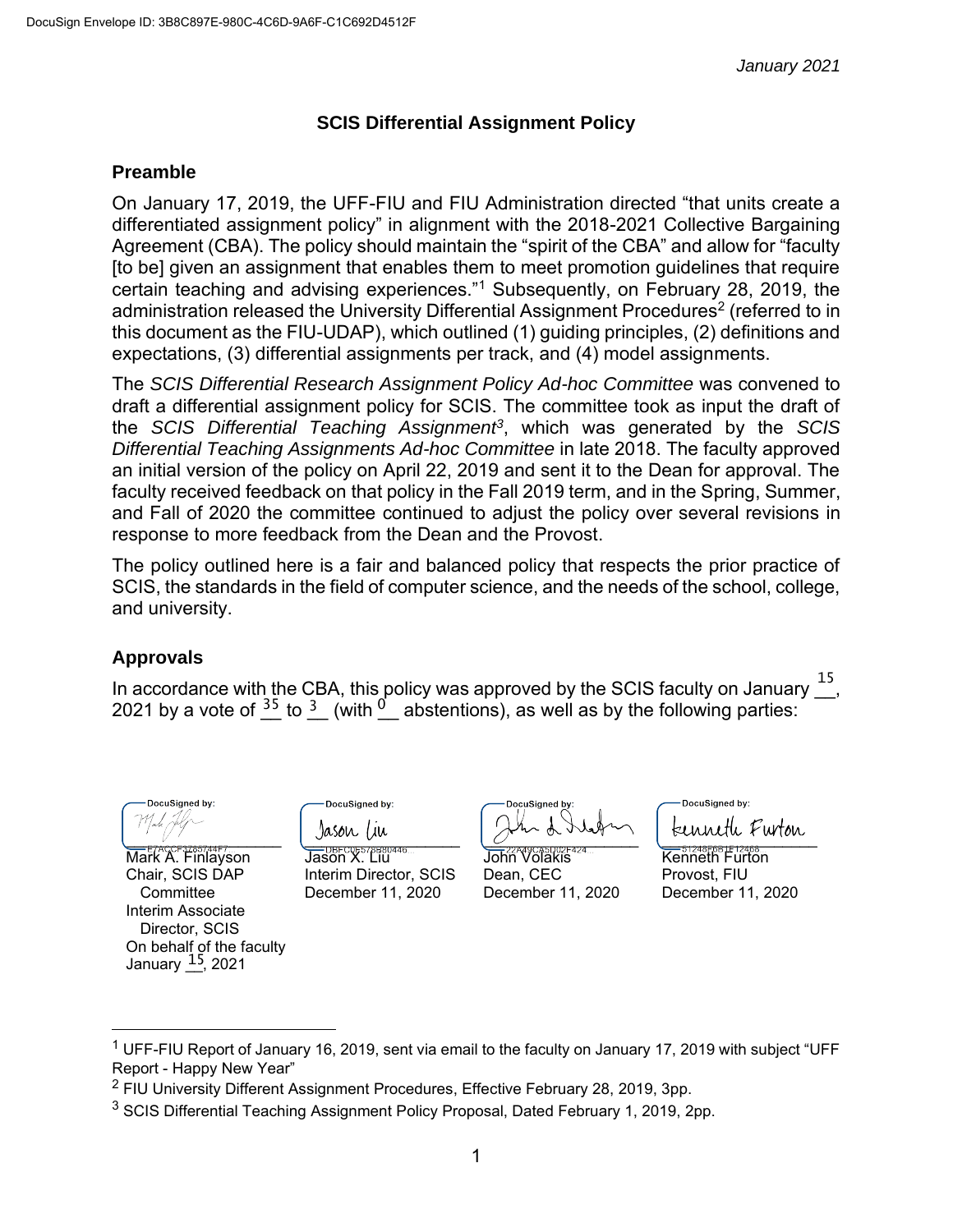## **Part I: Definitions**

A. There will be two nominal categories of faculty in SCIS, as listed below. Note that the boundary between these categories is porous, and faculty can move between them depending on their assignment. In particular, membership in a particular category is not directly a result of a faculty member's title.

- (1) **Teaching-Oriented Faculty**, whose primary responsibility is teaching. Their typical course load is 8 courses a year (a "4/4" load), where each course is 3 credits. This category normally includes non-tenure-track teaching professors. The teaching load may be decreased on the basis of other activities as outlined later in this policy.
- (2) **Research-Oriented Faculty**, whose primary responsibility is research. The typical course load for a research-active research faculty member is 3 courses per year (a "2/1" load), where each course is normally 3 credits. The 3-course-per-year load is commensurate with FIU's status as an RU/VH university, as demonstrated by the data presented in Appendix A. The category of research-oriented faculty will normally include professors who are tenured or on the tenure track. All new faculty who are hired on the tenure track or are hired with tenure as a condition of employment (TACOE) are expected to be research-oriented faculty. The teaching load of a research-faculty member may be decreased or increased on the basis of other activities as outlined later in the policy.
- B. SCIS courses are categorized into three types:
	- (1) **Service courses** are taught by SCIS faculty and are mainly taken by non-majors. The current service courses are CGS 1540, 1920, 2060, 2100, 2260, 2518, 3416, and 3559; COP 3835; and IDC 1000. This category may include both undergraduate and graduate courses, and courses that fall into this category will be determined by the SCIS undergraduate or graduate curriculum committees, to be reviewed yearly.
	- (2) **Degree courses** are taught by SCIS faculty, are mainly taken by SCIS majors, and are used, either as a required or elective course, for at least one SCIS degree. This category includes both undergraduate and graduate courses.
	- (3) **Support-intensive courses** are core sequence degree courses that need additional support in the form of graders or TA's. The current support-intensive courses are COP 2210/2250, 3337/3804, 3530, 4338, and 4610, which are Programming I and II, Systems Programming, Data Structures, and Operating Systems. These courses are absolutely critical for progression in the SCIS degrees and present major challenges to students for retention, progression, and graduation. Currently, this category only contains undergraduate courses; courses that fall into this category will be determined by the SCIS undergraduate curriculum committee, to be reviewed yearly. It is expected that only a small number of courses will fall into this category.

C. **Support** for SCIS courses can be in the form of graders or TA's. LAs are not funded by the college or the school and are relevant only to course format (e.g., active learning), and are not considered support for the purposes of this document. For classes larger than "normal-sized" (as defined below) that do benefit from support, the amount of effort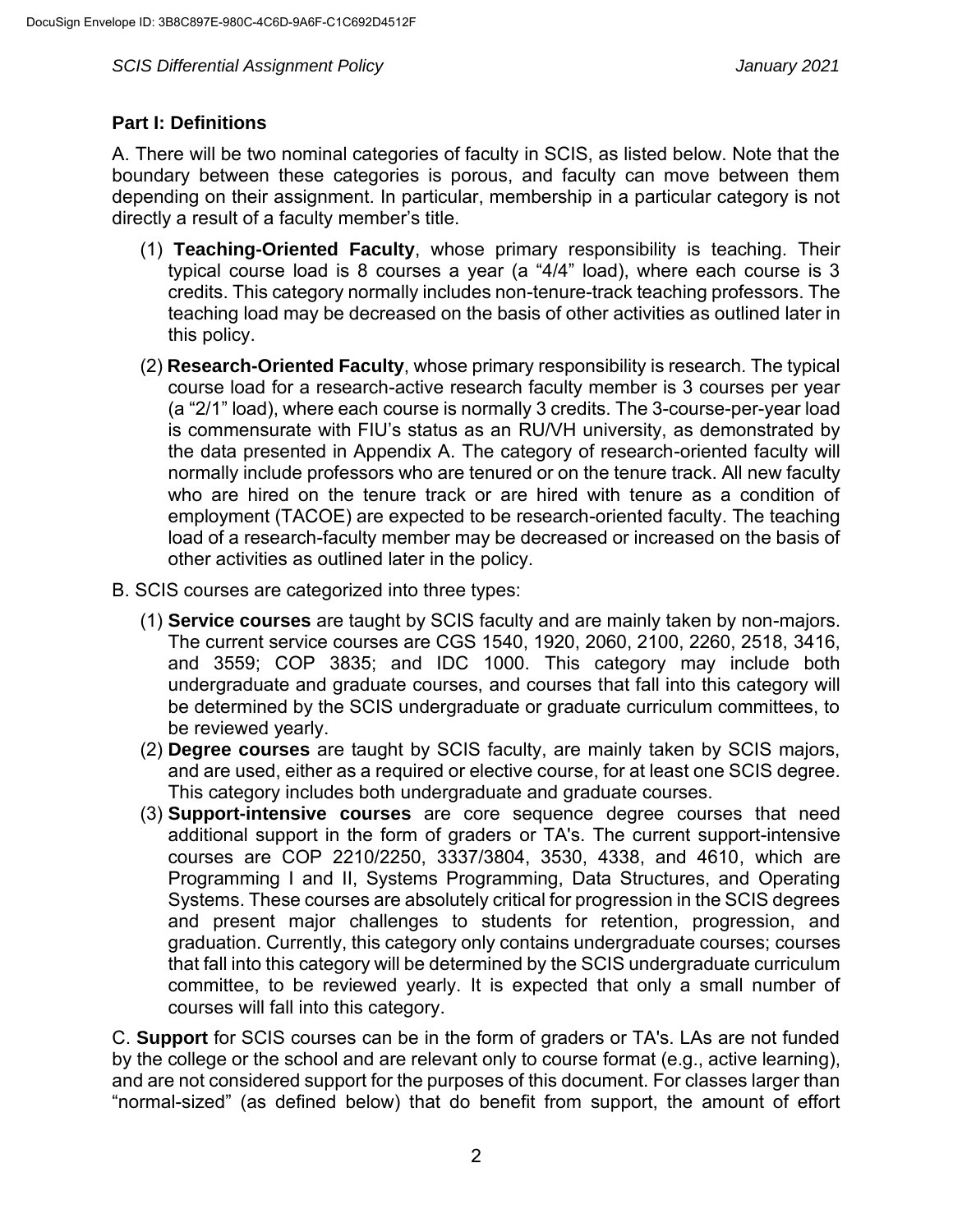required to teach the course will be considered to remain constant if appropriate support personnel are provided. The levels of appropriate support are outlined in Part IV.

D. A research-oriented faculty member must be included in the **Research Active** category for the duration of an academic year if either (i) they are a pre-tenure tenuretrack faculty member, or (ii) they have been responsible for at least \$100K in external research expenditures, on average per year, for the past 3 years, i.e., the three years ending on June 30<sup>th</sup> immediately prior to the beginning of said academic year. Faculty will be considered "responsible for" research expenditures in accordance with policies set by the FIU Faculty Tenure & Promotion (T&P) manual<sup>4</sup>. Expenditure responsibility includes the management of auxiliary and FIU Foundation accounts. The amount spent on salary, fringe, tuition, or overhead for PhD students will be valued in this calculation at 4/3 the actual dollar amount and will include FIU-external scholarship support for student stipends and tuition. This extra valuation recognizes the importance of PhD students for national research rankings. In certain circumstances, the SCIS Director may place a faculty member in the research active category even if they do not meet these criteria. This acknowledges the fact that there are certain valuable research activities (e.g., writing a book, publications with major impact, building a new field, etc.) that may not immediately translate into research expenditures or student support. In such cases the Director shall place an explanation for this decision in the faculty's file and this explanation shall be made available upon request to any faculty member in the school.

<sup>&</sup>lt;sup>4</sup> The FIU T&P CV guidelines state: "when there are co-PIs on an award, give the portion of the total award coming to the candidate." Since this is the criterion used for T&P, and assignments are critical in evaluation of T&P, we use the same guidance here for evaluation of faculty assignments. The committee acknowledges that this is a complex topic, requiring consideration, at a minimum, of factors such as (a) PI, co-PI, co-Investigator, or senior personnel status; (b) fraction of the resources of specific external funds (regardless of PI status on those funds) that are devoted to specific faculty's research; and (c) how much F&A return is accorded to each named PI or co-PI, among other factors. Funds shall not be double-counted across faculty within the college; In cases where these factors conflict (such as when a GA supervised by one faculty member is supported by funds for which that faculty member is not PI or co-PI), the faculty members involved will agree to the apportionment of credit.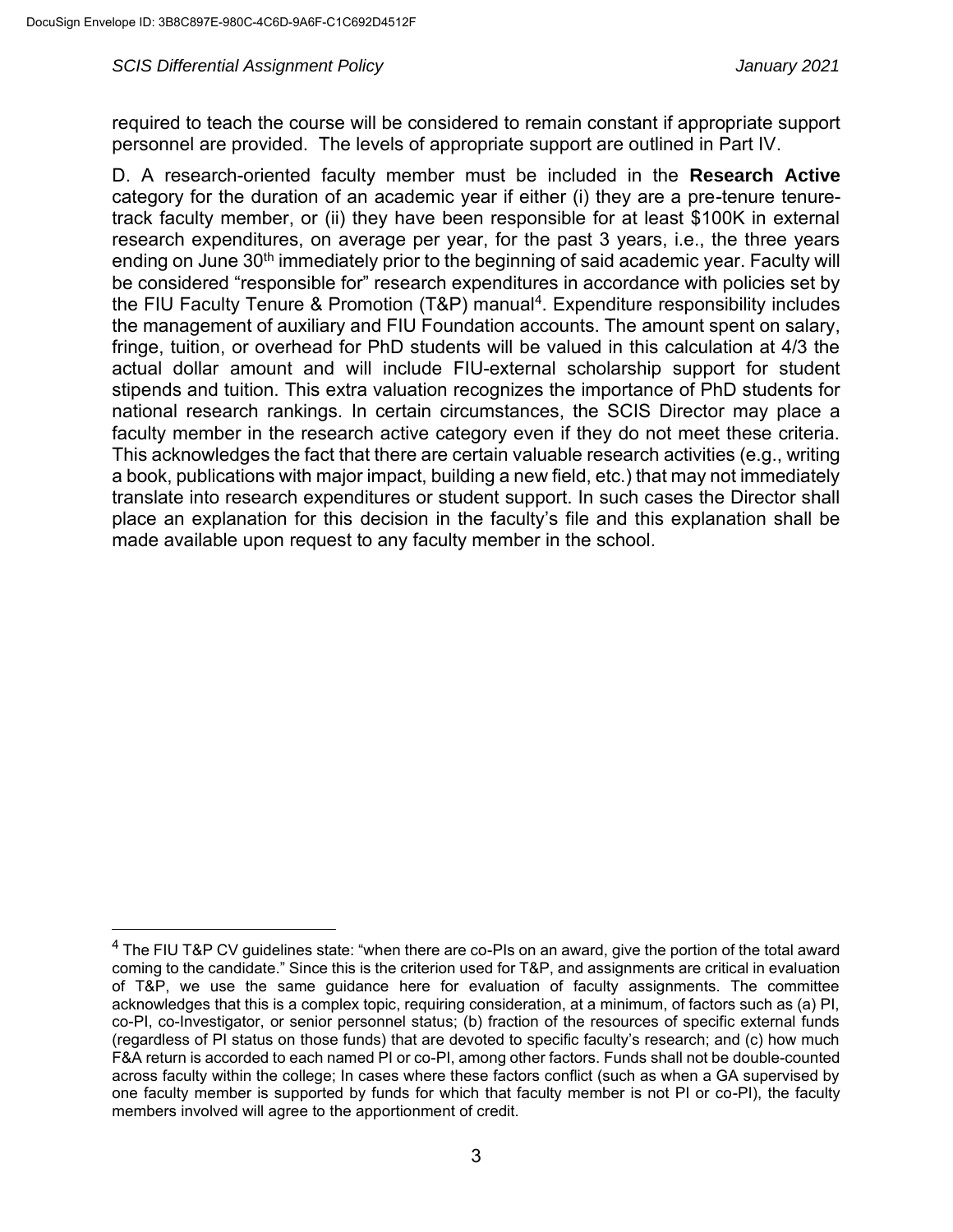## **Part II: Differential Assignment Structure**

## **Teaching**

Each (3-credit) course will count 11.25% toward the teaching assignment, with overall percentages rounded to the nearest whole number. The policy for course overloads, extra compensation for large class sizes, and course support is covered in *Part IV: Teaching Assignment Guidelines*.

As appropriate, faculty may count **other instructional effort** as service, which includes, in rough order of importance:

- 1. Curriculum development
- 2. New course preparation and design
- 3. Conducting independent study courses by teaching faculty
- 4. Other teaching effort as deemed relevant by the Director, such as participation in activities run by the Center for the Advancement of Teaching (CAT) and attending appropriate teaching-related conferences.

Note that independent study courses will not be counted as Course Equivalents for the purposes of teaching load assignments.

## **Service**

In SCIS, the minimum service load is 10%. Service includes the following activities:

(a) **University, College, School, or Internal Service** includes, but is not limited to:

- Serving as a school, college, or university committee chair
- Serving as a school, college, or university committee member
- Serving as a mentor to another faculty member
- Serving as a faculty advisor to student organizations
- Serving as a school or college commencement representative
- Serving as a center director
- Attending faculty meetings
- Participating in prospective faculty recruitment and interviewing
- Participating in potential student recruitment and interviewing
- Organizing student activities
- Performing peer teaching evaluations
- Conducting accreditation activities (SACS, ABET, etc.)
- Participation in PhD qualifying exams
- Supervising capstone or senior projects
- Undergraduate curriculum advising
- For a teaching faculty, serving as a PhD thesis committee member
- For a teaching faculty, serving as an MSc thesis committee member
- Other Instructional Effort, as described in the section on Teaching
- Other miscellaneous internal service (e.g., strategic planning) as deemed relevant by the Director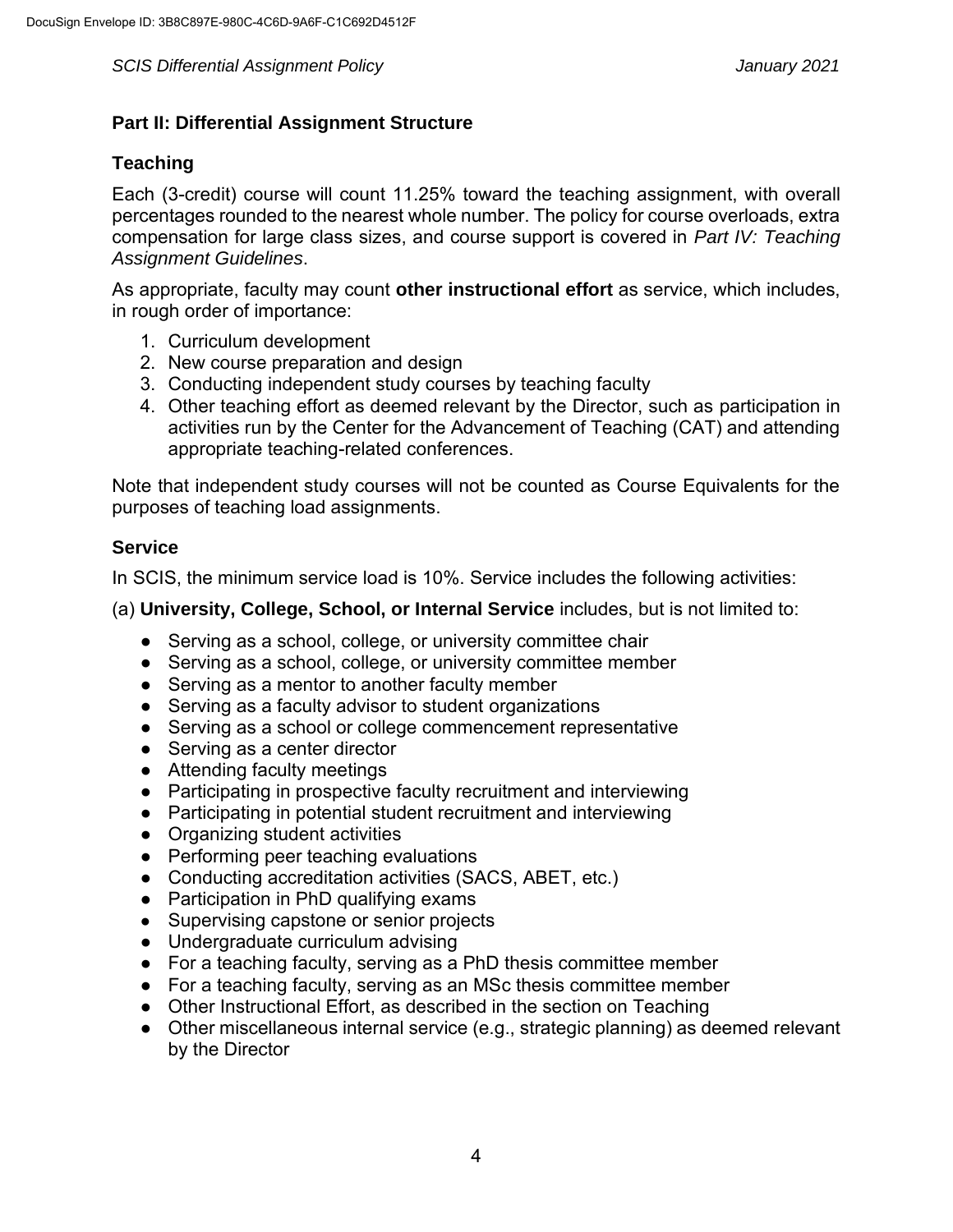- (b) **Professional or External Service** includes serving as a:
	- Conference or workshop chair or co-chair
	- Editor, Associate Editor, or co-editor of a Journal
	- Technical program committee member
	- Ad-hoc reviewer
	- Proposal panelist
	- Tenure or promotion file reviewer
	- Board member of a professional society
	- Community board member
	- Community outreach organizer
	- Other miscellaneous external service that is relevant to a specific subfield
	- Other miscellaneous external service as deemed relevant by the Director

## **Research**

Research-oriented faculty are expected to remain active in research and supervision of doctoral students. Research activities include, in rough order of importance:

- 1. Principal Investigator or Co-Principal Investigator status on grants
- 2. Publications and patents
- 3. Supervising and graduating PhD students as major advisor
- 4. Supporting graduate students via external sources (to include, but not to be limited to, grants, fellowships, etc.)
- 5. Buying out courses to carry out funded research
- 6. Submitting proposals for external funding
- 7. Achieving research awards or fellowships (e.g., best paper awards, university or college research awards, professional awards, etc.)
- 8. Serving as a keynote or invited speaker
- 9. Serving as the major advisor for an MSc student
- 10.Serving as a PhD thesis committee member
- 11.Serving as an MSc thesis committee member
- 12.Advising students funded by REU or RET grants or supplements
- 13.Conducting independent study courses by research-oriented faculty

Tenure-track and tenured faculty will be accorded the option of maintaining a minimum of 34% research assignment unless they receive three evaluations in a row of Unsatisfactory in their annual evaluation of the research component of their yearly evaluation.

The teaching load and minimum service are combined in Table 1. As discussed above, these two categories of faculty are nominal and not rigid: faculty can move between these categories depending on their activity.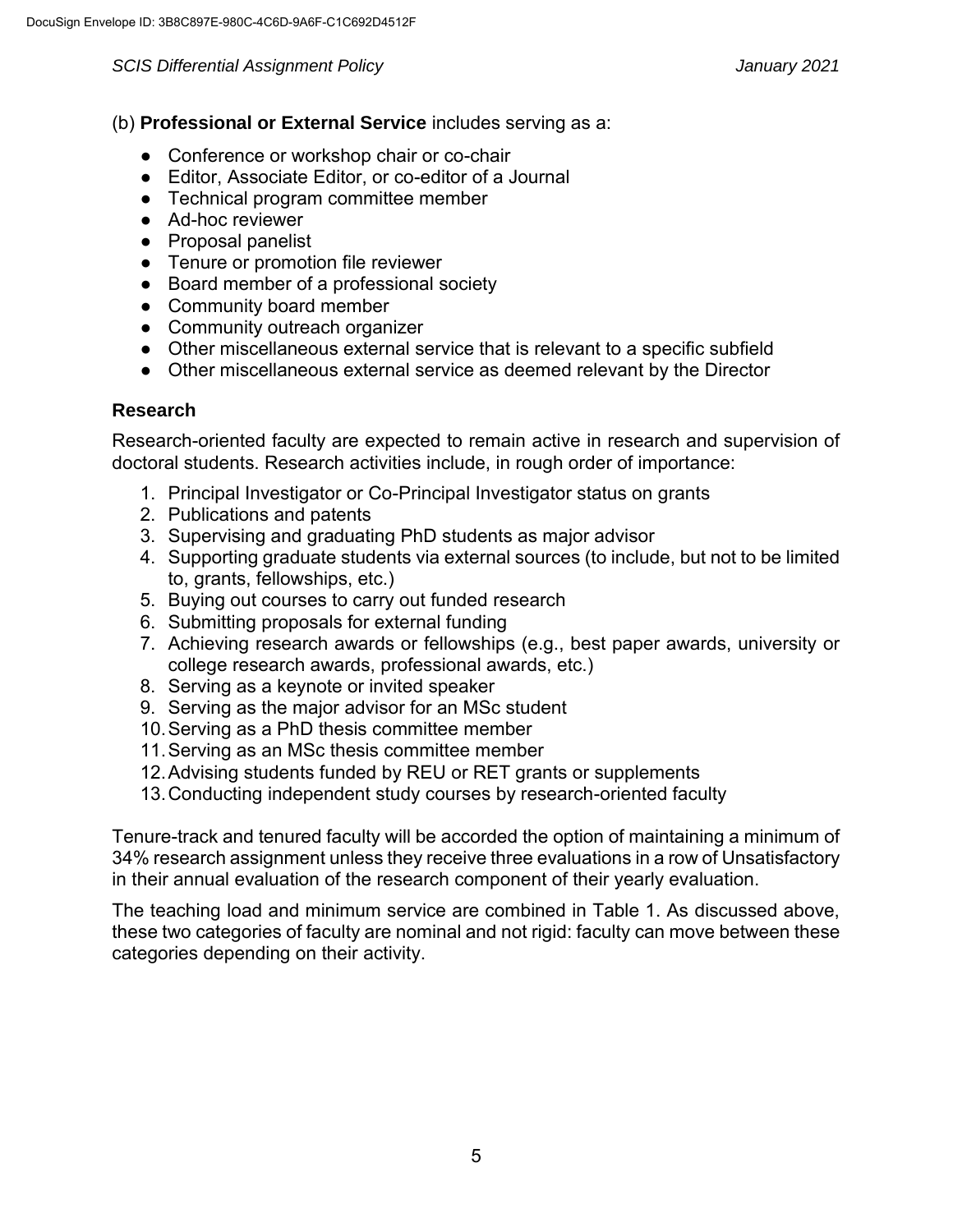## **Table 1 - Assignment Types**

| <b>Assignment Category</b>             | <b>CEs</b>     | <b>Teaching</b> | <b>Research</b> | <b>Service</b> |  |  |  |
|----------------------------------------|----------------|-----------------|-----------------|----------------|--|--|--|
| <b>Teaching-Oriented Faculty</b>       |                |                 |                 |                |  |  |  |
| <b>Teaching</b>                        | 8              | 90%             |                 | 10%            |  |  |  |
| <b>Teaching and Research</b>           | 7              | 79%             | 11%             | 10%            |  |  |  |
| <b>Teaching and Service</b>            | 7              | 79%             |                 |                |  |  |  |
| <b>Teaching and Enhanced Research</b>  | 6              | 67%             | 23%             | 10%            |  |  |  |
| <b>Teaching and Enhanced Service</b>   | 6              | 67%             |                 | 33%            |  |  |  |
| <b>Research-Oriented Faculty</b>       |                |                 |                 |                |  |  |  |
| <b>Enhanced Teaching</b>               | 5              | 56%             | 34%             | 10%            |  |  |  |
| <b>Enhanced Service</b>                | 4              | 45%             | 34%             | 21%            |  |  |  |
| <b>Research Active</b>                 | 3              | 34%             | 56%             | 10%            |  |  |  |
| New Tenure-Track Hire, first two years | $\overline{2}$ | 23%             | 67%             | 10%            |  |  |  |

## **Part III: Changing the Teaching Assignment**

Situations that justify a decrease in teaching or service load include:

- In accordance with the university differential assignment policy, a half course release for graduating one PhD student, as major advisor. Co-advisors are eligible for half of this benefit.
- Other situations as deemed relevant by the Director, in consultation with the faculty member.

Regardless of any situation, the service load shall not be decreased below the minimum of 10%. Situations that justify an increase in teaching or service load include:

- Consistently failing to engage in normal research activities for 3 or more years in a row, as reflected by the average rating of less than "Satisfactory", weighted by assignment percentage, and reflective of approved leaves, in the Research section of the annual evaluation.
- Other comparable situations in the reasonably and fairly exercised discretion of the Director
- Research-oriented faculty may also voluntarily request a temporary increase of 1 course for 1 term "in load" (i.e., in the Fall or Spring term) in exchange for 1 term of GA support.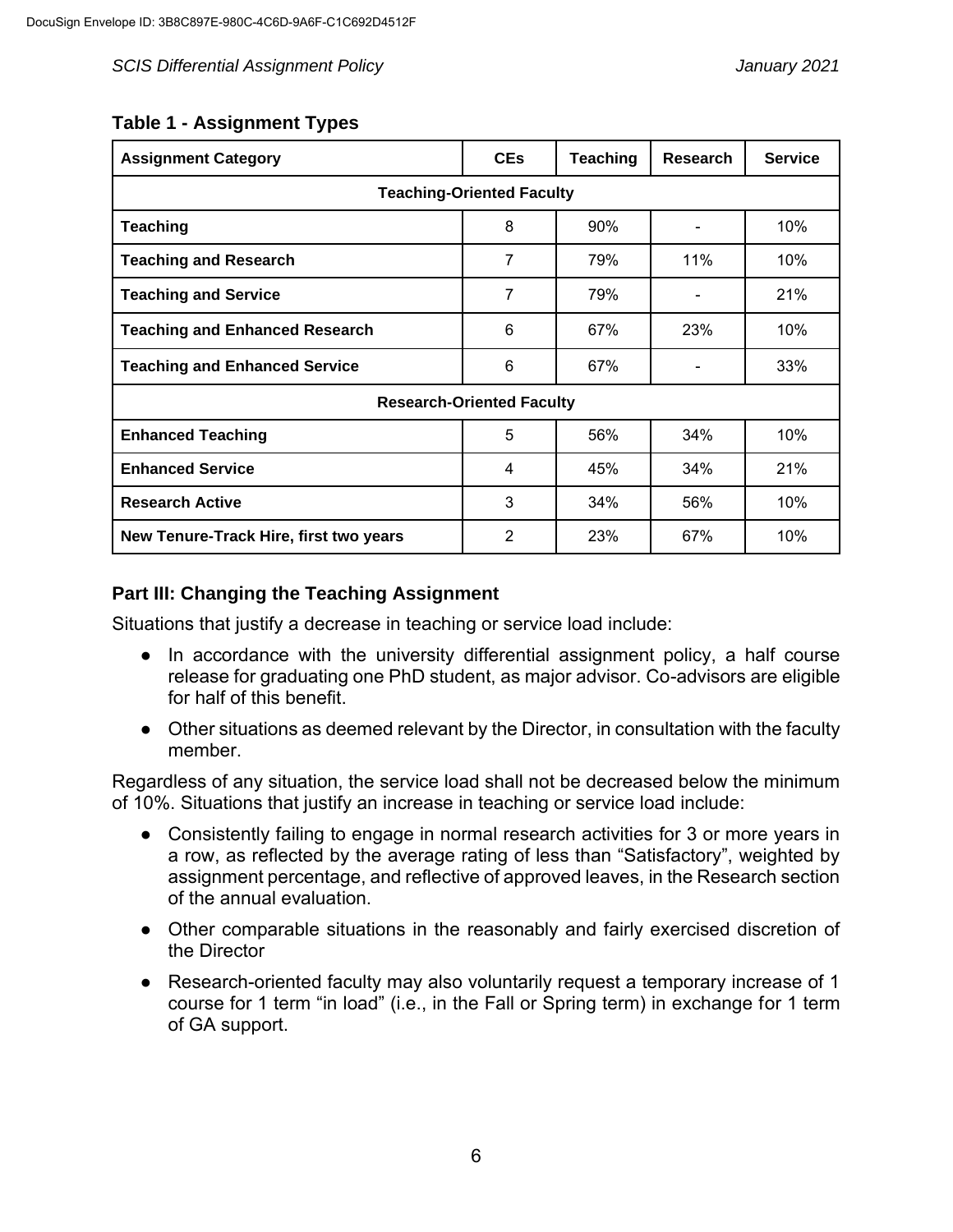## **Part IV: Teaching Assignment Guidelines**

As the number of students in SCIS majors increases, the pressure for larger class sizes will increase. Furthermore, in the past, a faculty member's assignment may have already been set for a semester without knowing the ultimate potential enrollment. Therefore, this policy outlines mechanisms that allow faculty members to assess the potential amount of work entailed by a particular assignment, as well as accumulate fractional course equivalents (CEs, shown in Table 4) that represent extra effort for teaching courses larger than normal enrollment without appropriate support.

First, a faculty member's **teaching assignment** shall comprise both the assigned courses and the ultimate enrollment cap. This allows faculty members to decide up front whether they will be able to shoulder potential extra work beyond their standard assignment of CEs. This is consistent with the principle that faculty cannot be forced to take on assignments in excess of a normal assignment.

Second, accumulated CEs that exceed a faculty member's standard assignment (as laid out in Table 1) must be compensated within two (2) calendar years (i.e., if a faculty member accumulates extra CEs in the Spring of 2021, the faculty member must be compensated by the end of the Spring of 2023), unless the faculty member elects to carry a portion or all of the accumulated CEs into future years. If programmatic needs preclude a faculty member from receiving a reduced teaching load, the teaching activity must be compensated in the form of an overload allocation with the faculty member's consent. Fractional teaching activity will be compensated as a corresponding fraction of overload allocation.

Total course equivalents will be computed as follows. As shown in Table 2, each 3-credit course with an enrollment less than or equal to the normal size (cutoffs are listed in Table 4) will have a base course equivalent of 1. The value of courses other than 3 credits will be increased or decreased using the multipliers in Table 3. For each student above that normal-sized cutoff *without appropriate support*, the faculty member will accumulate the course equivalents listed in Table 4, again increased or decreased by the multipliers in Table 3. The enrollment of the course used in this calculation will be the enrollment as recorded when the add/drop period ends.

Other activities that accumulate course equivalents are listed in Table 2.

## **Appropriate Course Support**

It is difficult to exactly quantify appropriate course support across the whole curriculum, and even courses within a specific category (support-intensive, degree, service) may have different support needs. Graders and TAs also have different capabilities and expertise that make them more or less appropriate for a specific course. Therefore, whether or not "appropriate course support" has been provided is, to some degree, a discussion between an individual faculty member and the Director. However, nominal guidelines are established as follows.

For all courses (both undergraduate and graduate), appropriate course support will be equivalent to 1 TA per Y students above the cutoff X, rounded up, or 1 grader per each Y/2 students above the cutoff, rounded up to the next half or whole. Typically, 1 TA will be considered equivalent to 2 graders. In other words, if a normal course size is less than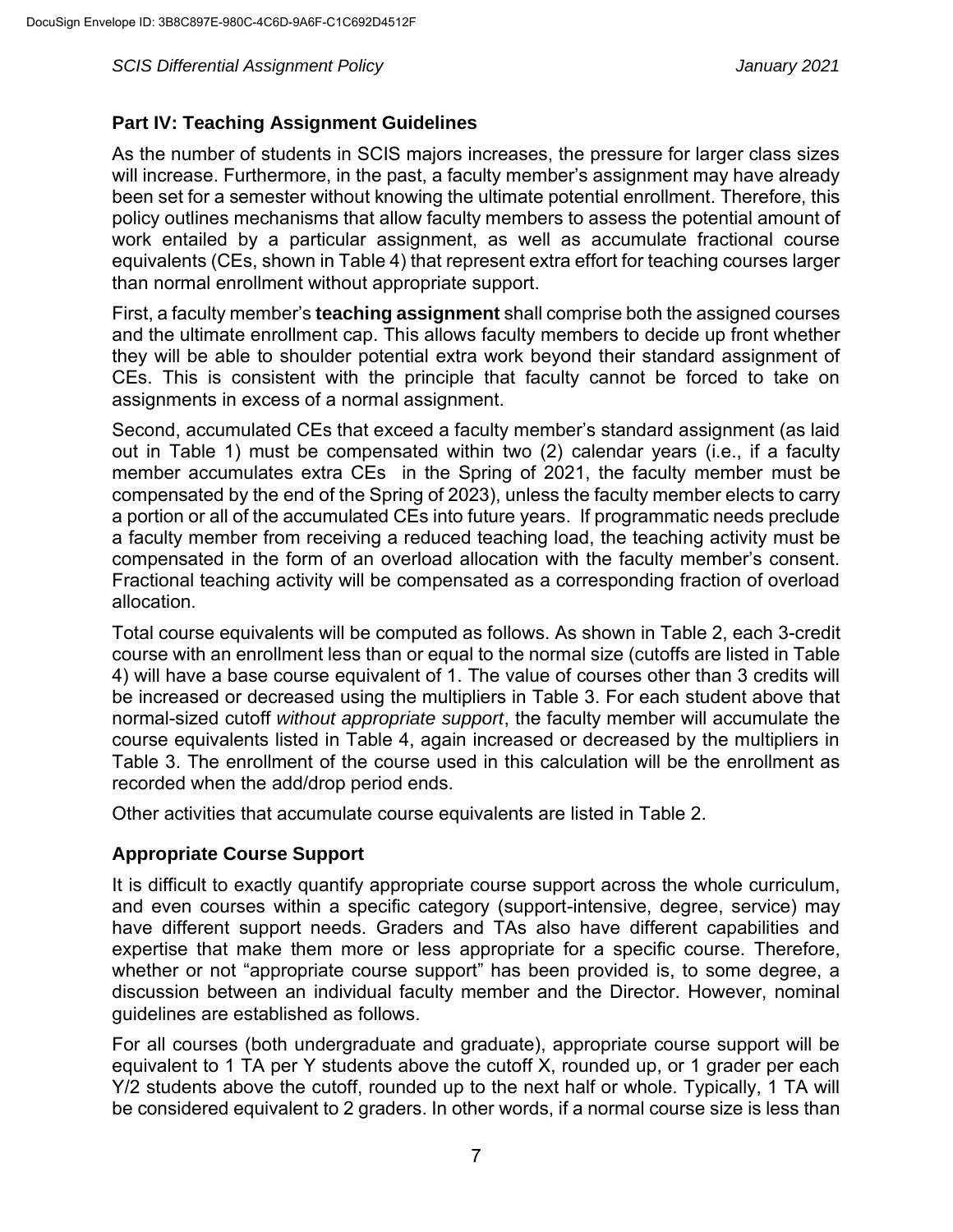or equal to X students, appropriate support will be roughly 1 TA per 0 to Y students above X, or 1 grader per 0 to Y/2 students above X. The values of X and Y for each course type is given in Table 4, and examples of these calculations are given in Table 5. Note that while TAs or graders are not needed to offset the accumulation of additional course equivalents for normal-sized degree and service courses, they are not precluded. Indeed, the faculty notes that additional support will both increase faculty well-being and productivity as well as likely improve student outcomes and should be provided as budgets allow.

The faculty also notes that for course enrollments above roughly 150% of normal it is more cost-effective to hire graders or assign TAs than to pay faculty overloads.

| Table 2 - Teaching Activity Course Equivalents |  |  |  |
|------------------------------------------------|--|--|--|
|------------------------------------------------|--|--|--|

| <b>Activity</b>                                                    | <b>Course Equivalent (CE)</b> |
|--------------------------------------------------------------------|-------------------------------|
| Normal sized course                                                |                               |
| Course coordinator (per class above 2)                             | 0.5                           |
| New course developed outside area of expertise by teaching faculty | 0.2                           |
| Major curriculum development                                       | 0.2                           |
| Supervise academic support group for student success               | 0.2                           |
| Graduate 1 PhD student                                             | $0.5*$                        |

\*Co-Chairs would be eligible for half of this benefit. Students on DYF's who graduate late will not be counted, as the College and School are penalized for these students.

**Table 3 – CE Credit Multipliers**

|            | 1 credit or 1<br>Lab | 2 credits | 3 credits | 4 credits |
|------------|----------------------|-----------|-----------|-----------|
| Multiplier | 1/3                  | 2/3       |           | 4/3       |

**Table 4 ‒ Course Definitions by Type and Level**

| Type      | Level     | <b>Normal Size</b><br>Cutoff $(X)$ | Additional CE per student<br>above cutoff (1/Y) |
|-----------|-----------|------------------------------------|-------------------------------------------------|
| Intensive | Undergrad | $\leq 25$                          | 1/25                                            |
| Degree    | Undergrad | $\leq 40$                          | 1/75                                            |
| Service   | Undergrad | $\leq 75$                          | 1/150                                           |
| Degree    | Graduate  | $\leq 25$                          | 1/50                                            |
| Service   | Graduate  | $\leq 75$                          | 1/150                                           |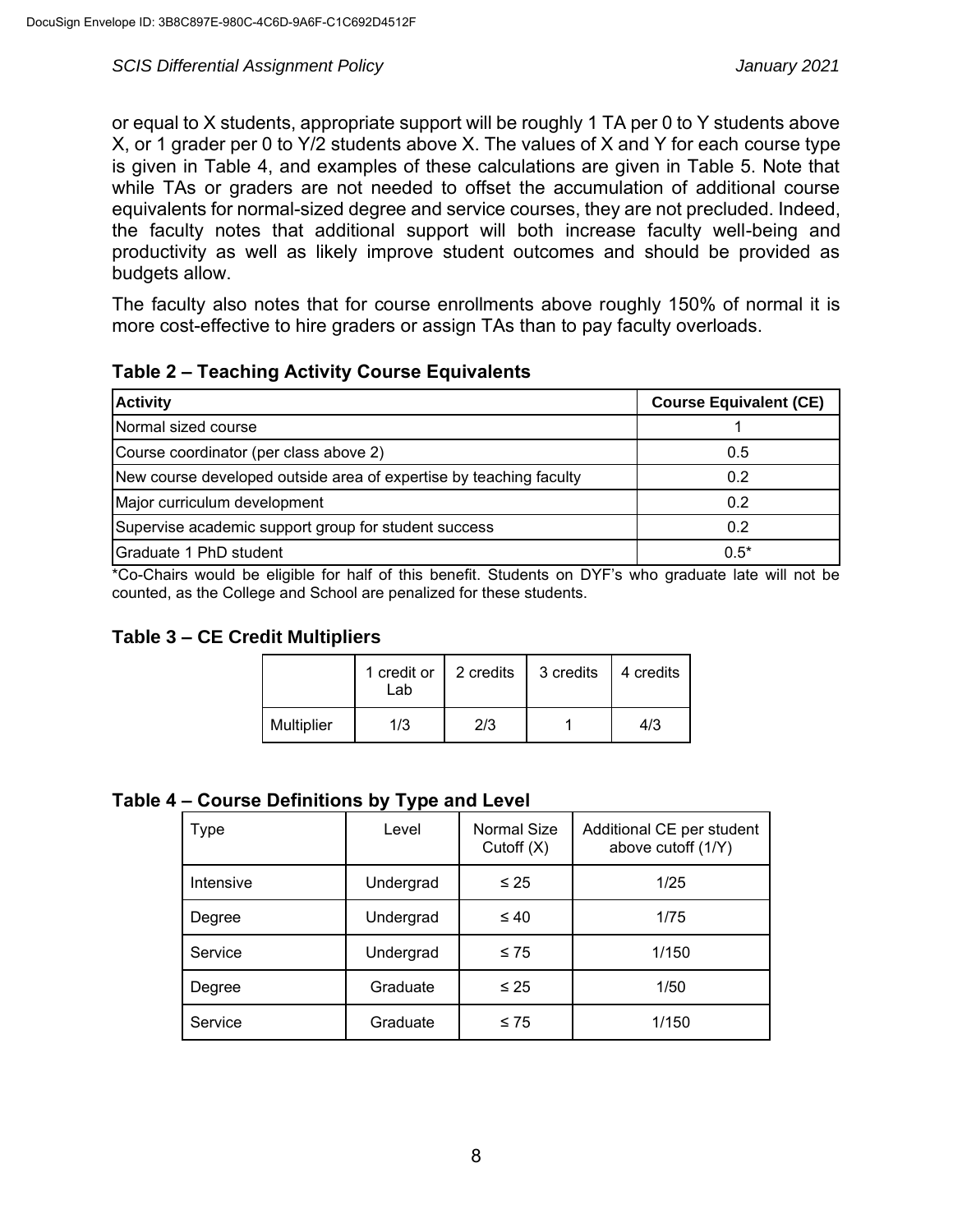|  | Table 5 - Example Course Equivalent (CE) Calculations |  |  |  |
|--|-------------------------------------------------------|--|--|--|
|--|-------------------------------------------------------|--|--|--|

| <b>Assignment</b>                                                                                                              | <b>Accumulated</b><br><b>Fractional</b><br><b>Overload</b>                                         | <b>Total</b><br><b>CE</b> |
|--------------------------------------------------------------------------------------------------------------------------------|----------------------------------------------------------------------------------------------------|---------------------------|
| One section of CDA 3103 (Undergrad Degree, 3 credits) with 40<br>students. The faculty member is assigned no teaching support. | None, normal sized<br>class                                                                        | 1 CE                      |
| One section of CDA 3103 (Undergrad Degree, 3credits) with 41<br>students. The faculty member is assigned no teaching support.  | 1/75 CE for the extra<br>1 student                                                                 | 1 1/75 CE                 |
| One section of CDA 3103 (Undergrad Degree, 3 credits) with 55<br>students. The faculty member is assigned 1 grader.            | None,<br>appropriate<br>support provided                                                           | 1 CE                      |
| One section of COP 2210 (Undergrad Grading-Intensive, 4 credits)<br>with 25 students with no teaching support                  | None, normal sized<br>class                                                                        | 1% CE                     |
| One section of COP 2210 (Undergrad Grading-Intensive, 4 credits)<br>with 50 students with no teaching support                  | $1\frac{1}{3}$ CE = 1 CE for no<br>support for second<br>set of 25 students x<br>4/3 for 4 credits | $2\frac{2}{3}$ CE         |
| Three sections of COP 2210 (Undergrad Grading-Intensive, 4<br>credits) with 25 students each with no teaching support          | None, normal sized<br>classes                                                                      | 4 CE                      |
| One section of COP 2210 (Undergrad Grading-Intensive, 4 credits)<br>with 70 students with 1 TA (or 2 graders) assigned.        | $16/15 = 20/25$ CE for<br>the last 20 students<br>with no support $x$ 4/3<br>for 4 credits         | 2 2/5 CE                  |
| One section of COP 2210 (Undergrad Grading-Intensive, 4 credits)<br>with 70 students with 2 TAs (or 4 graders) assigned.       | None,<br>appropriate<br>support provided                                                           | $1\frac{1}{3}$ CE         |
| One section of CGS 2518 (Undergrad Service) with 225 students<br>and no teaching support.                                      | 1 CE for the last 150<br>students                                                                  | 2 CE                      |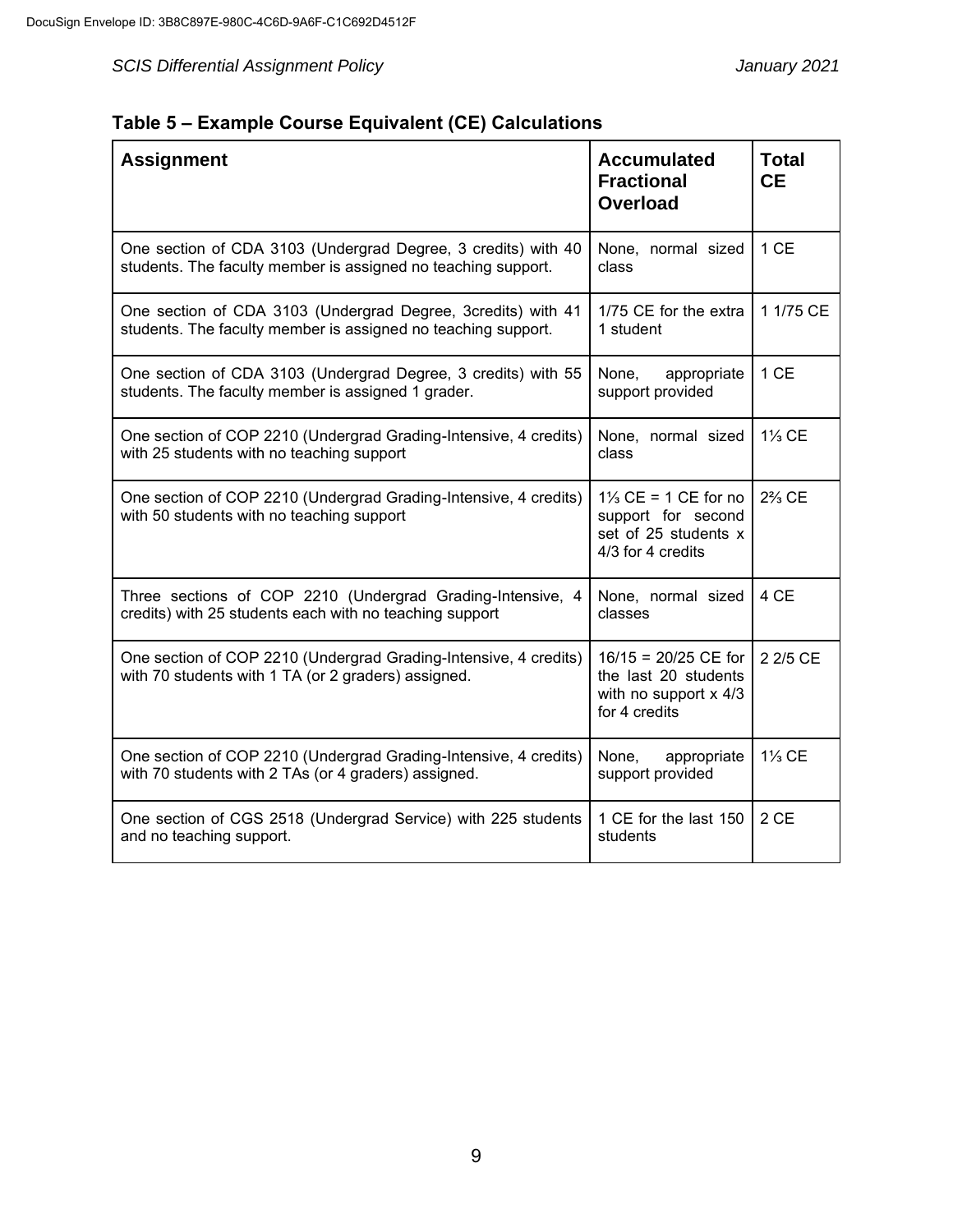## **Appendix A: Teaching Loads and Buyout Policies at Top-50 R1 CS Departments**

#### **Purpose**

As described elsewhere, FIU has requested all departments to define a "differential assignment policy" capturing in writing departmental expectations about equitable assignments. In the course of formulating this policy changes it has been suggested that the current FIU SCIS teaching load and buyout policies are not in accordance with national standards. Therefore, we endeavored to collect data from computer science departments across the nation to understand the common practice in computer science at research universities.

## **Method**

FIU's stated goal is to be a "Top 50" university, potentially measured along different metrics such as overall university ranking or individual department rankings. Accordingly, we assembled a list of universities in the United States that were either (a) ranked a "Top 50" university overall, (b) had a "Top 50" ranked computer science department, or (c) were a research university in Florida. One university that did not have a computer science department was eliminated (Caltech). This resulted in a list of 99 universities, listed in Table A1. We identified either a faculty member we personally knew or the department lead (chair, head, director, etc.) and emailed them the following questions (verbatim text of the questions, omitting greeting text):

- (1) What is the default teaching load for a research active faculty in your department? For example: 3 courses per year if you are bringing in research funding and supervised PhD students.
- (2) Are you allowed to buyout of course commitments (and how much does it cost)? and,
- (3) If you are allowed to buyout, is there any dependency between summer support and course buyouts, e.g., are you required to fully fund your summer before taking course buyouts (or perhaps vice versa?)

After a follow-up query to non-responsive persons, we received a total of 77 responses (~77% response rate).

Table A1 lists the universities queried, and those that responded. All universities that responded are classified by the Carnegie Institution as "Research University / Very High Research Activity (RU/VH)," except for 4, noted below. The five universities in Florida are underlined; of those, four are classified "Research University / High Research Activity."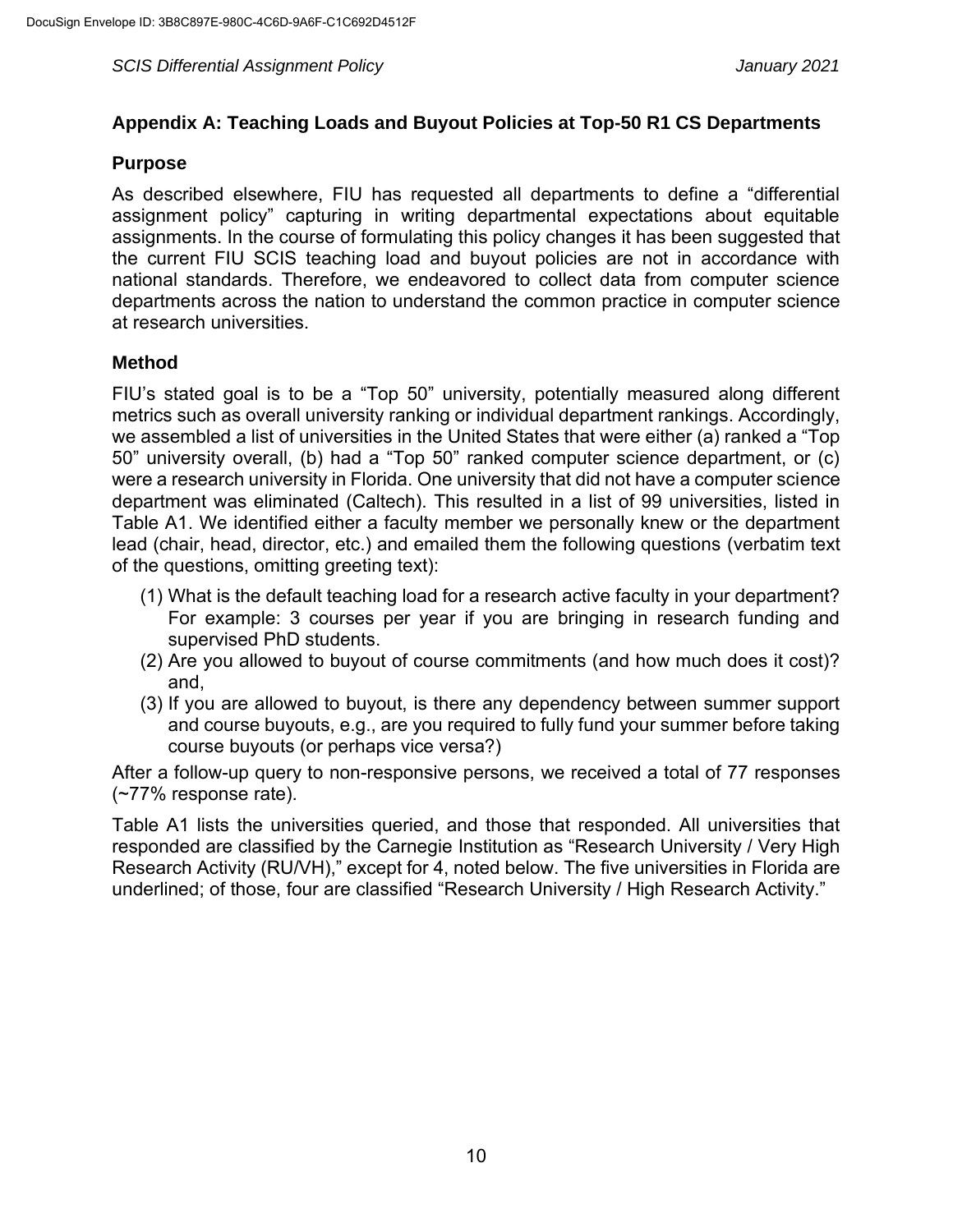l,

#### *SCIS Differential Assignment Policy January 2021*

#### **Table A1 ‒ Universities queried for this report**

#### **Universities Responding to the Query (R1 except as noted)**

| 1.  | Arizona State University                    |     | 23. Oklahoma State<br>University                  |     | 41. University of California -<br>San Diego         | 62. University of North<br>Carolina - Chapel Hill |  |
|-----|---------------------------------------------|-----|---------------------------------------------------|-----|-----------------------------------------------------|---------------------------------------------------|--|
| 2.  | <b>Auburn University</b>                    |     |                                                   |     |                                                     |                                                   |  |
| 3.  | <b>Boston University</b>                    |     | 24. Oregon State University                       | 42. | University of California -<br>Santa Barbara         | 63. University of Notre Dame                      |  |
| 4.  | Carnegie Mellon                             | 25. | Princeton University                              | 43. | University of California -                          | 64. University of<br>Pennsylvania                 |  |
|     | University                                  | 26. | Rensselaer Polytechnic                            |     | Santa Cruz                                          |                                                   |  |
| 5.  | <b>Clemson University</b>                   |     | Institute                                         | 44. | University of Central                               | 65. University of Pittsburgh                      |  |
| 6.  | Colorado School Mines                       | 27. | <b>Rice University</b>                            |     | Florida                                             | 66. University of Rochester                       |  |
|     | (class SOET)                                |     | 28. Rutgers - State                               | 45. | University of Colorado -                            | 67. University of South                           |  |
| 7.  | Colorado State                              |     | University of New Jersey<br>- New Brunswick       |     | <b>Boulder</b>                                      | Carolina                                          |  |
|     | University                                  | 29. | <b>Stanford University</b>                        | 46. | University of Connecticut                           | 68. University of South<br>Florida                |  |
| 8.  | Columbia University                         |     |                                                   | 47. | University of Delaware                              |                                                   |  |
| 9.  | Duke University                             |     | 30. State University of New<br>York - Binghamton  | 48. | University of Georgia                               | 69. University of Southern<br>California          |  |
| 10. | Florida Atlantic<br>University (class RU/H) |     | 31. State University of New                       | 49. | University of Florida                               | 70. University of Tennessee                       |  |
|     |                                             |     | York - Buffalo (class<br>MCU1)                    | 50. | University of Houston                               | - Knoxville                                       |  |
|     | 11. Florida State University                |     |                                                   | 51. | University of Illinois -                            | 71. University of Utah                            |  |
| 12. | Georgia Institute of<br>Technology          |     | 32. State University of New<br>York - Stony Brook |     | Chicago                                             | 72. University of Washington                      |  |
| 13. | Georgia State University                    | 33. | <b>Texas A&amp;M University</b>                   | 52. | University of Illinois -<br>Urbana-Champaign        | 73. University of West<br>Virginia                |  |
| 14. | <b>Harvard University</b>                   | 34. | Texas Tech                                        | 53. | University of Iowa                                  | 74. University of Wisconsin -                     |  |
| 15. | <b>Iowa state University</b>                |     | 35. University of Alabama -                       |     |                                                     | Madison                                           |  |
| 16. | Johns Hopkins                               |     | Birmingham                                        | 54. | University of Kentucky                              | 75. Virginia Polytechnic                          |  |
|     | University                                  | 36. | University of Arizona                             | 55. | University of Maryland -<br>College Park            | Institute and State                               |  |
|     | 17. Louisiana State                         |     | 37. University of Arkansas -                      | 56. | University of                                       | University                                        |  |
|     | University                                  |     | Little Rock (class RU/H)                          |     | Massachusetts -                                     | 76. Washington State<br>University                |  |
|     | 18. Massachusetts Institute                 |     | 38. University of California -<br>Berkeley        |     | Amherst                                             | 77. Washington University -                       |  |
|     | of Technology                               |     |                                                   | 57. | University of Michigan                              | St. Louis                                         |  |
|     | 19. Michigan State<br>University            |     | 39. University of California -<br>Davis           |     | 58. University of Minnesota -<br><b>Twin Cities</b> |                                                   |  |
|     | 20. North Carolina State                    |     | 40. University of California -                    | 59. | University of Missouri                              |                                                   |  |
|     | University                                  |     | Riverside                                         | 60. | University of Nebraska                              |                                                   |  |
|     | 21. Northwestern University                 |     |                                                   |     |                                                     |                                                   |  |
|     | 22. Ohio State University                   |     |                                                   | 61. | University of New<br>Mexico                         |                                                   |  |

#### **Universities Queried but not Responding**

| <b>Brown University</b> |  |
|-------------------------|--|
|-------------------------|--|

- 2. Cornell University
- 3. Dartmouth College
- 4. George Mason **University**
- 5. Indiana University
- 6. New York University
- 7. Penn State University
- 8. Purdue University
- 9. State University of New York - Albany
- 10. Temple University
- 11. University of California Irvine
- 12. University of California Los Angeles
- 13. University of Chicago
- 14. University of Kansas
- 15. University of Mississippi
- 16. University of Oklahoma
- 
- 17. University of Oregon
- 18. University of Texas Austin
- 19. University of Texas Austin
- 20. University of Texas Dallas
- 21. University of Vermont
- 22. University of Virginia
- 23. Yale University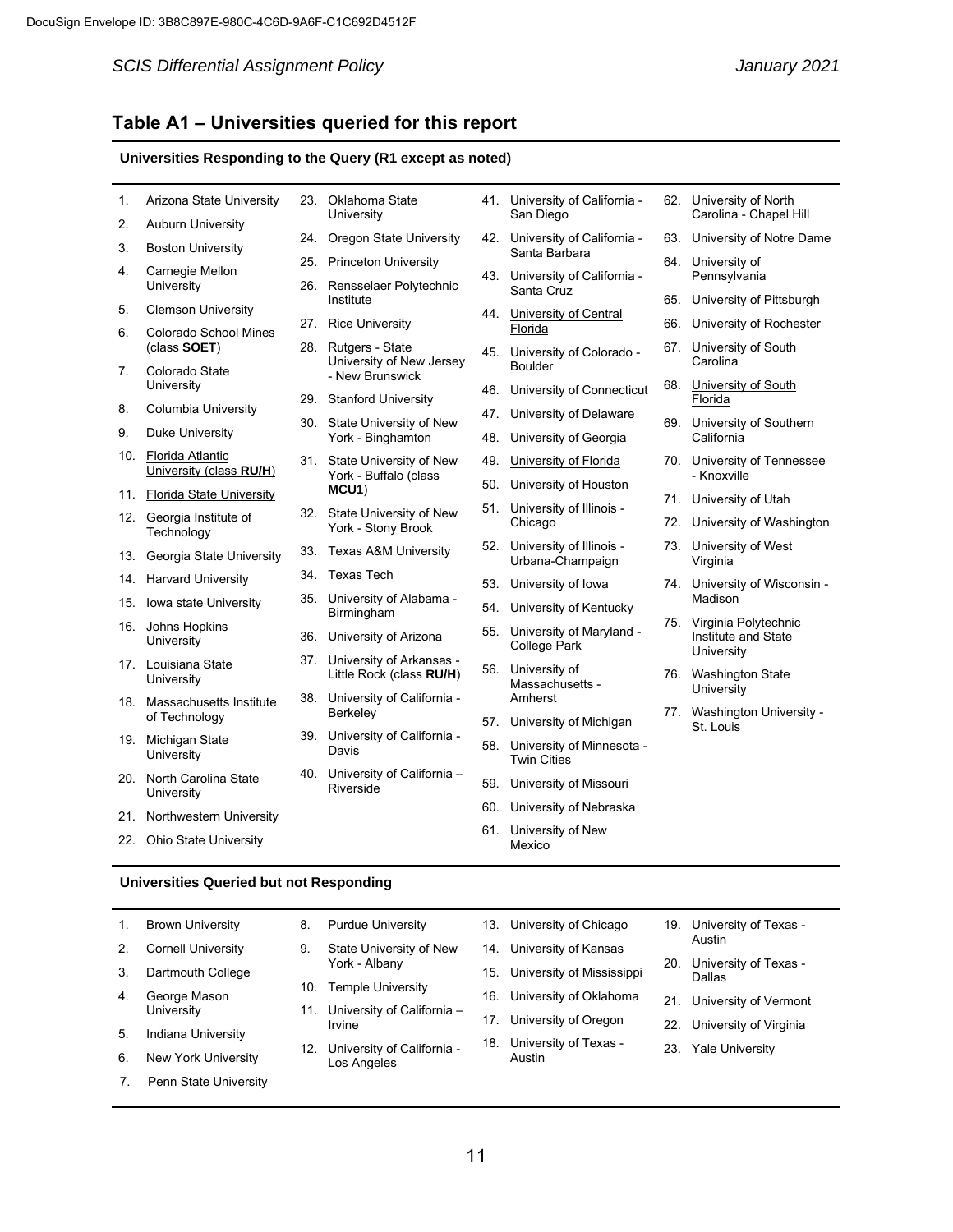#### **Analysis**

As asked in the first question, respondents provided the default for a "research active" faculty. Definitions of what constituted a "research active" faculty varied and are discussed below. The average course load was 2.6 courses per year, distributed among the following categories. This included universities on quarter systems. More than half of all respondents have a 3 course/year teaching load, with over a third having 2 courses per year. The average course load across the respondents was 2.6 courses per year for "research active" faculty. Table A2 shows the breakdown.

## **Table A2 ‒ Counts of default course loads for "research active" faculty**

| Category                                                                | # Dept. | %   |
|-------------------------------------------------------------------------|---------|-----|
| 2 courses / year 28                                                     |         | 37% |
| 2.5 courses on average (e.g., 3 courses one year, 2 courses the next) 6 |         | 8%  |
| 3 courses / year (a " $2+1$ " load) 39                                  |         | 51% |
| 4 courses / year (2 courses per term) 3*                                |         | 4%  |
| Average Course Load 2.6                                                 |         |     |

\*Two of three departments reporting 4 courses per year were RU/H ranked universities.

#### **Definition of "Research Active"**

The label of "research active" was variously defined. Most departments did not specify a definition in their response (although none was specifically asked for). Others volunteered the following definitions, where research activity was defined as:

- Maintaining an average dollar-amount research expenditure of averaged over a certain number of years. The three specific cutoffs mentioned were: \$50k/year over 3 years (WV), \$80k/year (UF), \$75k/year (Iowa), and \$200k/year over three years (SUNY SB).
- Supervising a certain number of PhD students (e.g., 1-2 GAs at UF)
- Achieving certain numbers of publications, e.g., 9 journal articles over 3 years, or 6 major conference papers over 3 years.

## **Automatic Scaling of Teaching Load with Research Activity**

24 respondents reported that teaching loads scaled automatically with research activity, with teaching loads increasing with less research activity (up to 3, 4, or even 5 classes a year). A much smaller number reported that significant research activity further reduced teaching load (down to 2 or even 1 class per year). No university explicitly reported an automatic research activity reduction to 0, though only a handful of respondents reported that this was explicitly disallowed.